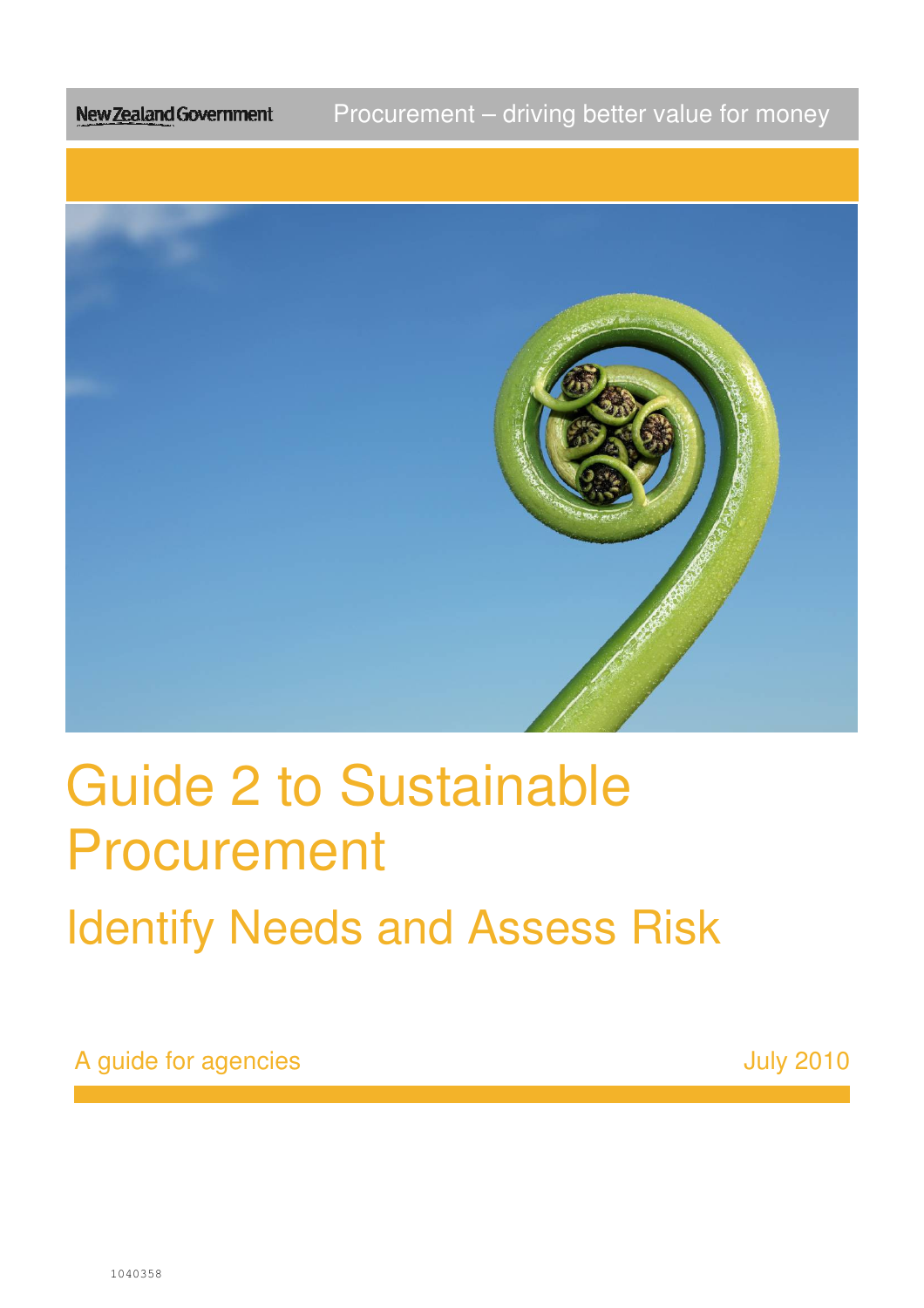This guide is part of a series of documents focussed on 'Integrating Sustainable Procurement into Practice'. This material was developed by Sustainable Procurement Limited for the United Nations Marrakech Taskforce for Sustainable Procurement of which the New Zealand government is a member. The series is based around a typical procurement process with a guide for each relevant stage as identified below:



Please see the separate guidance notes referenced for other stages of the procurement process.

First Published July 2010

Government Procurement Development Group | Ministry of Economic Development PO Box 1473 | Wellington | New Zealand | http://www.med.govt.nz | http://www.procurement.govt.nz

Crown (•)(ട)(o)

This work is licensed under the Creative Commons Attribution-Noncommercial-Share Alike 3.0 New Zealand License. In essence you are free to copy, distribute and adapt the work noncommercially, as long as you attribute the work to the Copyright Crown and abide by the other licence terms.

> To view a copy of this license, visit http://www.creativecommons.org.nz Please note that no departmental or governmental emblem, logo or Coat of Arms may be used in any way that infringes any provision of the Flags, Emblems, and Names Protection Act 1981. Attribution to the Crown should be in written form and not by reproduction of any such emblem, logo or Coat of Arms.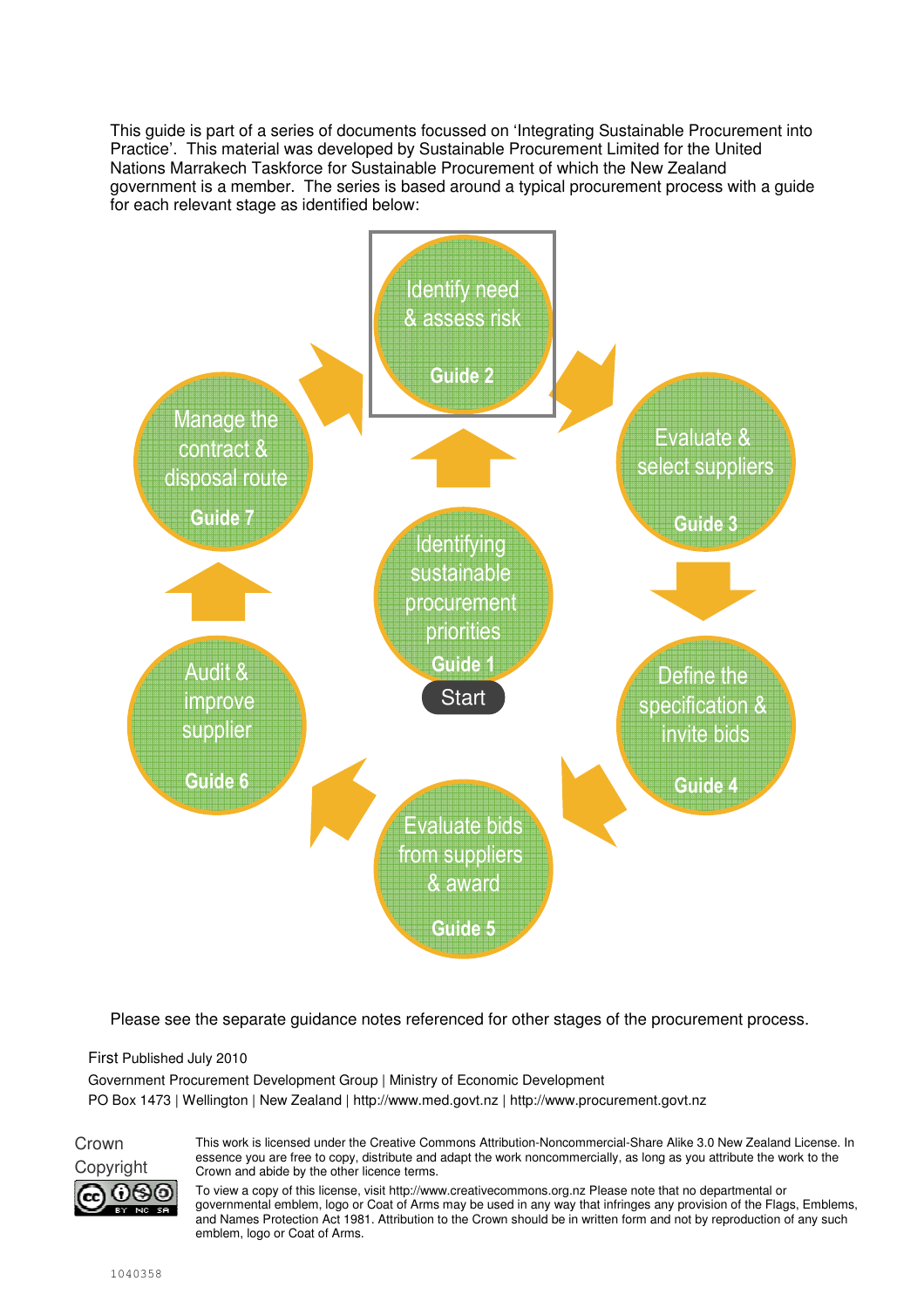## **Contents page**

| Determine your influence with suppliers to drive the sustainability agenda  8    |  |
|----------------------------------------------------------------------------------|--|
| Managing sustainability risks at different stages of the procurement process  10 |  |
|                                                                                  |  |
|                                                                                  |  |
|                                                                                  |  |
|                                                                                  |  |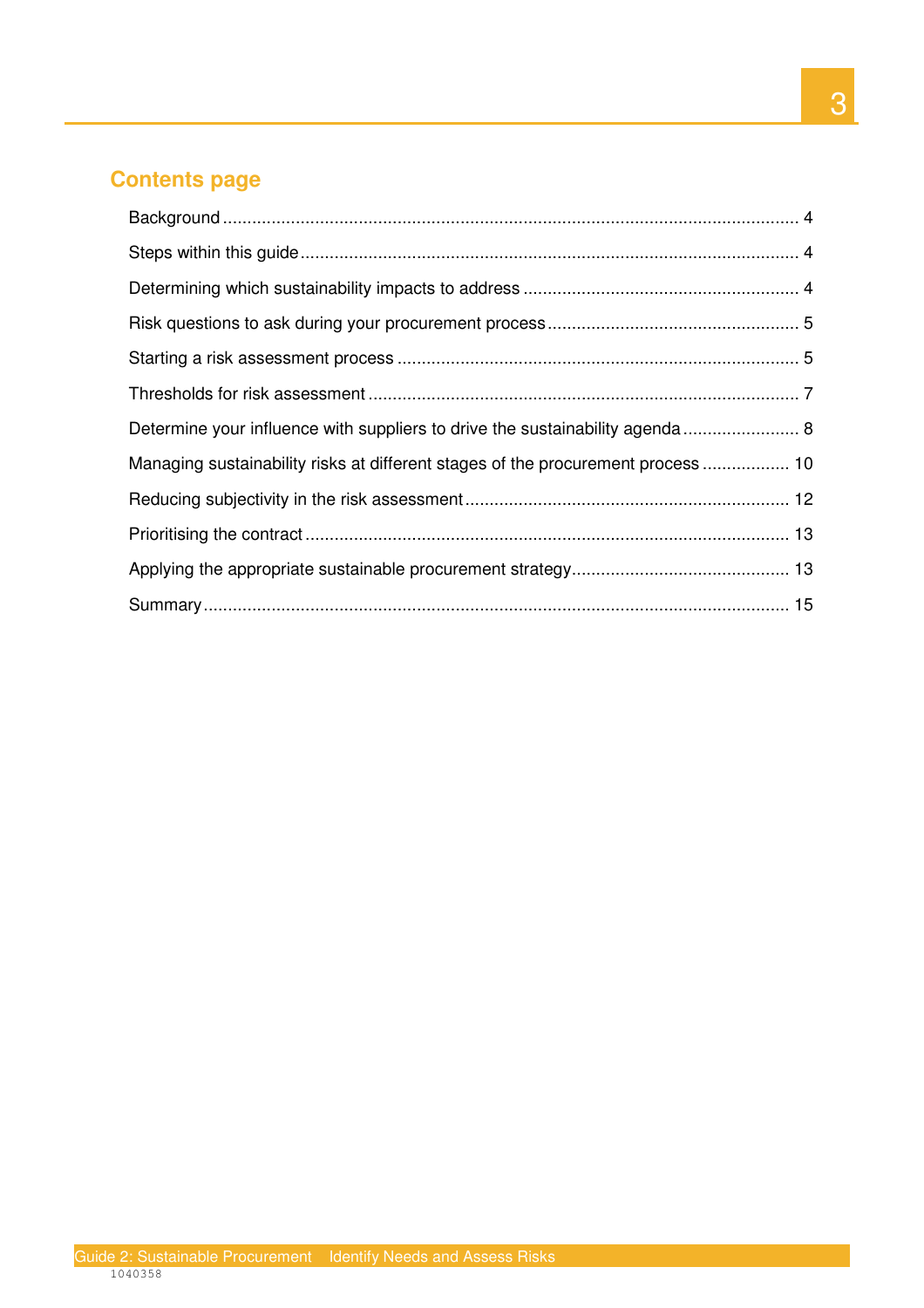## TO WHAT EXTENT DOES YOUR AGENCY UNDERTAKE SUSTAINABILITY RISK ASSESSMENTS IN PROCUREMENT?

## **Background**

 This guidance document gives a step-by-step starter process, for the identification and management of sustainability risks in contracts. It then details how these risks can be turned into specific actions for a contract, having taken into account the degree of influence the procuring organisation has with the supplier. It then identifies which stage of the procurement process it is best to manage the action. Finally, it uses the degree of sustainability risk, coupled with the value of the contract to inform the procurement strategy that should be applied during the procurement process.

## **Steps within this guide**



### **Why is this Important?**

 Procurement actions and decision making needs to be logical and structured so it can withstand scrutiny. Using a risk based approach ensures that sustainability impacts that are most important to the agency are managed appropriately and that decisions taken can be justified and explained in a logical manner.

#### **How to use this guide**

 The guide is structured in a chronological process, so you need to determine your current status in this activity and start at the appropriate stage of the guide. However, the guide does follow a logical order so it is recommended to start at the beginning and work through to avoid any confusion.

## **Determining which sustainability impacts to address**

 In taking a risk-based approach to sustainable procurement, one of the first actions necessary is to determine the key impacts or issues that you require your sustainable procurement approach to address. Sustainable procurement encompasses social, environmental and economic aspects and for any approach to be truly sustainable it must deal with all three aspects. In developing an approach for a public sector organisation you need to be supportive of:

- Government sustainable procurement objectives (see www.procurement.govt.nz)
- Your individual agency's sustainable development objectives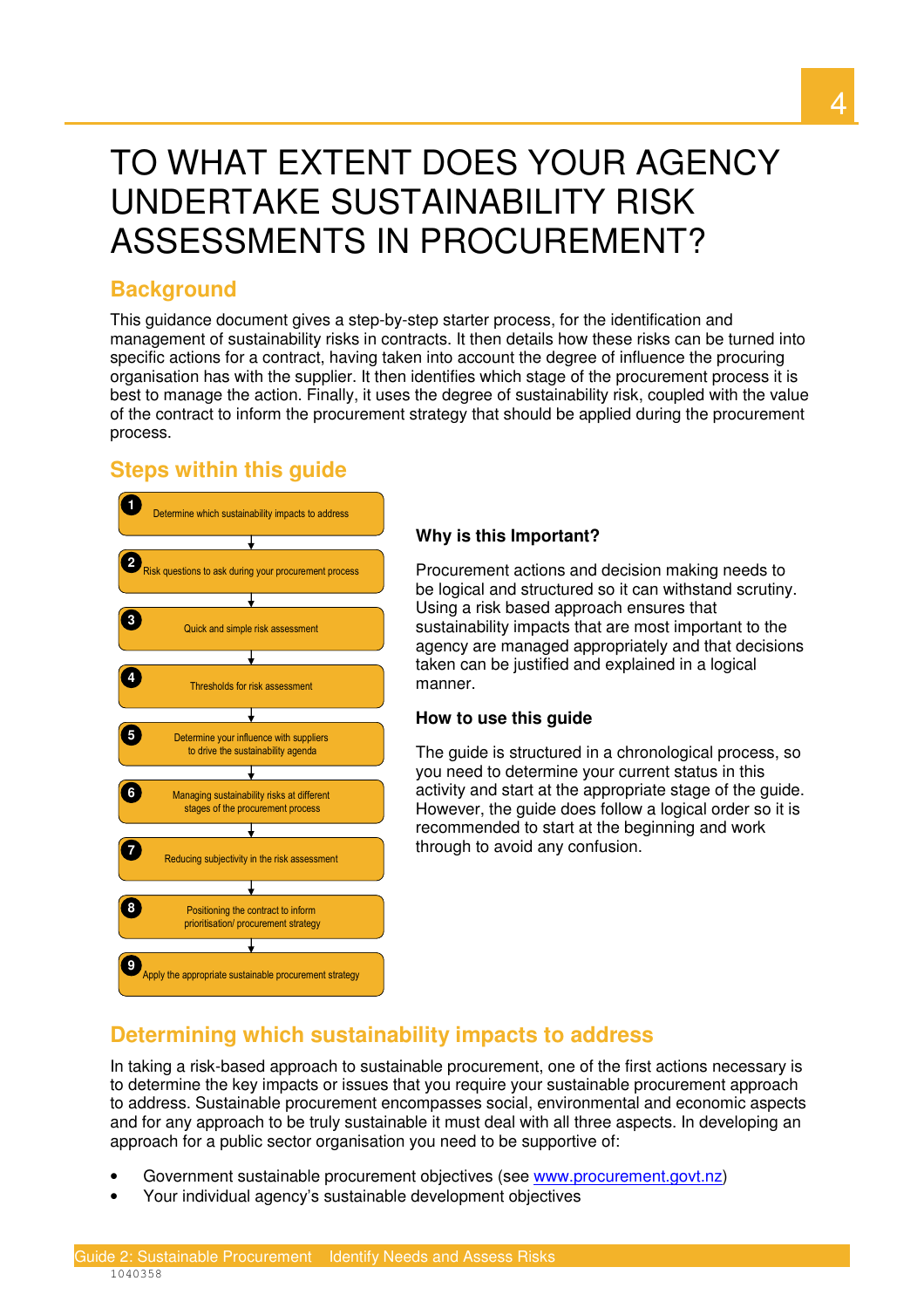A detailed explanation of the approach necessary to identify the most important sustainability impacts is explained in Guide 1 Identifying Sustainable Procurement Priorities. This guidance on risk assessment assumes that you have already identified and agreed the sustainability impacts you wish address as an agency. If this is not the case then please refer to Guide 1 Identifying Sustainable Procurement Priorities.

## **Risk questions to ask during your procurement process**

 This is not a simple issue, as it will vary between different agencies and different commodities (goods, services and works). However, assuming that you have determined the sustainability issues that are of most importance to you the risk questions applied will be informed by those impacts.

In simple terms, sustainability risk issues are informed by:

- How important is this issue to the government?
- How important is this issue to my agency?
- What scope is there to improve?
- Will the market be able to respond this issue?

 So in determining which risk questions to apply, you must be mindful of the links to both its overall importance and how deliverable improvement will be. If an issue is not important or to improve the situation is almost impossible then there is little point in spending time dealing with that issue. A common mistake is to try and solve all the world problems, spending time debating risk issues that cannot yet be resolved. It is best to focus on key issues, deploying Procurement resources as efficiently as possible. What you determine as key will be informed by your appraisal of sustainability impacts.

## **Starting a risk assessment process**

 When introducing risk assessment principles into procurement, it is best to start as simple as possible and have a few key questions. These can always be changed and added to as time progresses and procurers become used to thinking about sustainability risk issues in their contracts.

contracts.<br>There is no set formula for this, as the risks you choose to assess need to be based on the key sustainability issues your agency wishes to support. See Guide 1 *Identifying Sustainable* Procurement Priorities. However, to illustrate an example, the following are a simple set of risk questions that could be applied to any procurement. The idea here is to identify simply and quickly key risks, it should not be seen as comprehensive, but as a place to start. It could however, be used to decide if more detailed risk assessment is necessary.

| <b>Issue of concern</b>                             | <b>Quick Risk Question</b>                                                                | <b>Notes</b>                                                                                                                                                                                                                                                                                        |  |
|-----------------------------------------------------|-------------------------------------------------------------------------------------------|-----------------------------------------------------------------------------------------------------------------------------------------------------------------------------------------------------------------------------------------------------------------------------------------------------|--|
| $CO2$ reduction                                     | the<br>purchase<br><b>Does</b><br>have<br>for<br>high-energy<br>potential<br>consumption? | Consider if the item or service<br>being contracted for is typically a<br>high energy use such as a pump,<br>a bus, a service provider of<br>power washing services etc.                                                                                                                            |  |
| protection<br>Public<br>and<br>image<br>enhancement | Is there a sustainability<br>risk to<br>our agency's reputation?                          | Taking the answers into account.<br>is there the potential for negative<br>press through the letting of this<br>contract, possible areas include<br>timber, buying from big polluters,<br>child labour in the supply chain,<br>switching suppliers, causing a<br>supplier to go out of business etc |  |

#### **Table 1 – Illustrative example of a simple risk assessment questions**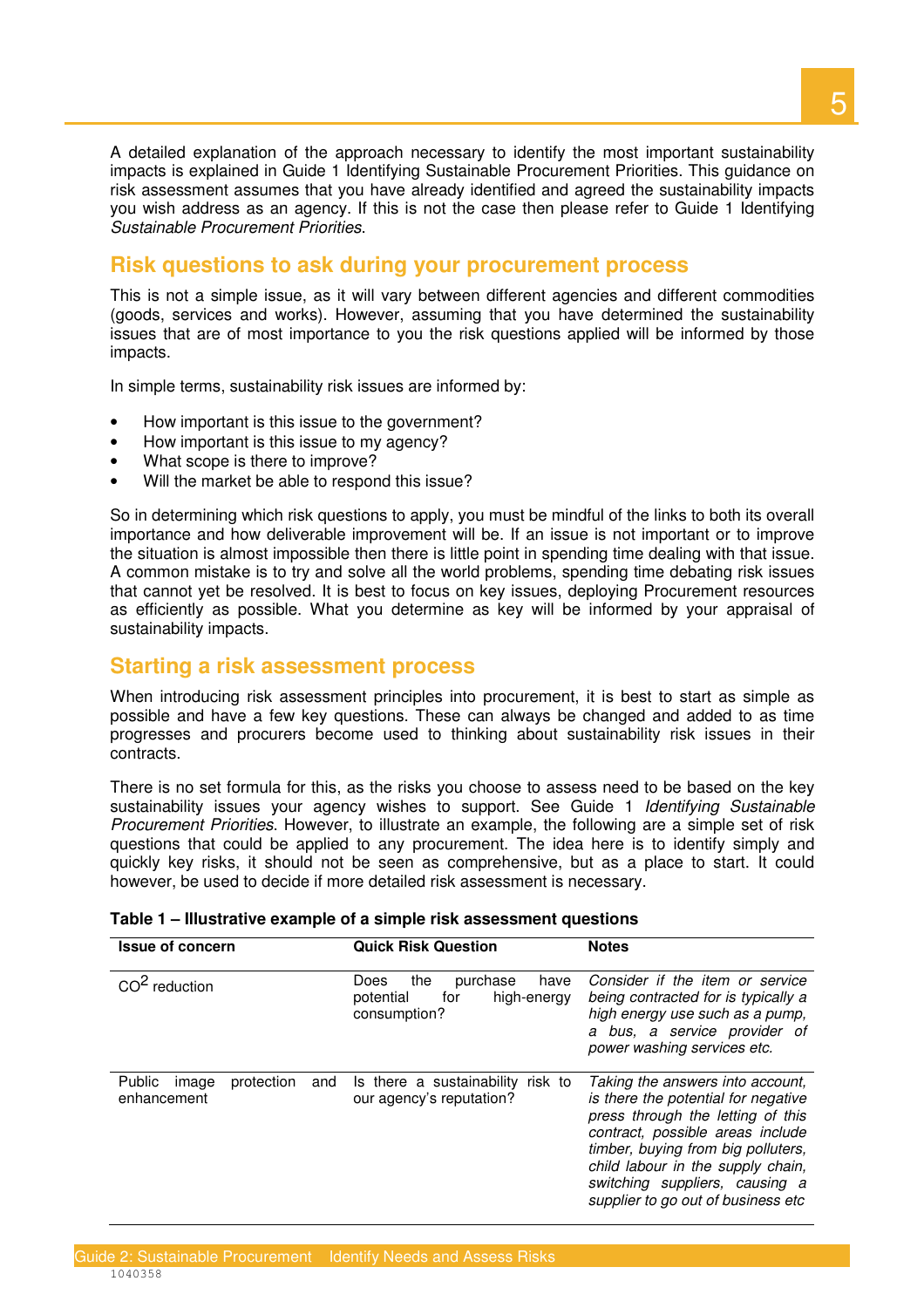| Efficient use of natural resources | Is the product made of or does<br>service<br>provider<br>the<br>use<br>unsustainable material? | This is a potentially complex<br>question, in the first instance<br>consider if the materials that the<br>product is made or the service<br>provider uses actually<br>regenerates itself within 50 years<br>such as softwood timber, as<br>opposed to metals/ plastics etc        |
|------------------------------------|------------------------------------------------------------------------------------------------|-----------------------------------------------------------------------------------------------------------------------------------------------------------------------------------------------------------------------------------------------------------------------------------|
| Fair Pay                           | likelihood of a<br>the<br>ls.<br>there<br>developing world supply chain?                       | Is this supplier operating in the<br>developing world or in a country<br>that has difficulty enforcing a<br>minimum wage? E.g. Africa,<br>America. parts<br>South<br>of<br>Australasia/ Asia. This is often<br>electronic<br>the<br>for<br>case<br>components, metals, hardwoods, |

textiles etc.

 NOTE: The questions highlighted in table 1 above are just an example designed to illustrate typical sustainability issues that could be addressed through a more sustainable approach to procurement.

 The approach here is to create a few key questions that could be applied to any procurement (goods, services or works). By keeping the number of questions short and by making them "yes" or "no" issues it should not be too difficult for procurers and/or specifiers to consider them as part of the procurement process. This style of approach is particularly beneficial to people starting sustainable procurement as there will be a strong need to buy people into the subject, so keeping things as quick and simple to begin with will help in selling the change. The approach and questions can always be enhanced over time.

 Using the example set of questions detailed above, below is an illustrative example of how they could be applied to the procurement of computer equipment.

| <b>Risk Question</b>                                                                                                                    | Answer | <b>Justification</b>                                                                                                                                                              |
|-----------------------------------------------------------------------------------------------------------------------------------------|--------|-----------------------------------------------------------------------------------------------------------------------------------------------------------------------------------|
|                                                                                                                                         |        |                                                                                                                                                                                   |
| purchase<br>the<br>Does<br>have<br>potential for high-energy (Gas,<br>Electric,<br>Petroleum<br>Water,<br>derivatives etc) consumption? | Yes    | Computer equipment includes both desktops and lap<br>tops as well as peripherals and servers. Due to the<br>volumes consumed, power use is a key factor.                          |
| Is there a sustainability risk to<br>our organisations reputation?                                                                      | Yes    | Computer equipment has a developing world supply<br>chain, uses energy and if often made of unsustainable<br>materials and is now becoming subject to pressure<br>group scrutiny. |
| Is the product made of or does<br>service<br>provider<br>the<br>use<br>unsustainable material?                                          | Yes    | Computer equipment is often made from virgin non-<br>renewable materials such as plastic, metals etc.                                                                             |
| Is the industry that supplies this<br>inspected by Government to<br>compliance<br>with<br>ensure<br>environmental standards?            | No.    | Note this will depend on the country in question.<br>However, many countries do not regard computer<br>equipment manufacture as a high risk activity                              |
| likelihood of<br>the<br>Is there<br>a<br>developing world supply chain?                                                                 | Yes    | It is highly likely that both product assembly and<br>component manufacture will be in the developing<br>world.                                                                   |

| Table 2 – Completed example of simple risk assessment for computers |  |  |  |
|---------------------------------------------------------------------|--|--|--|
|---------------------------------------------------------------------|--|--|--|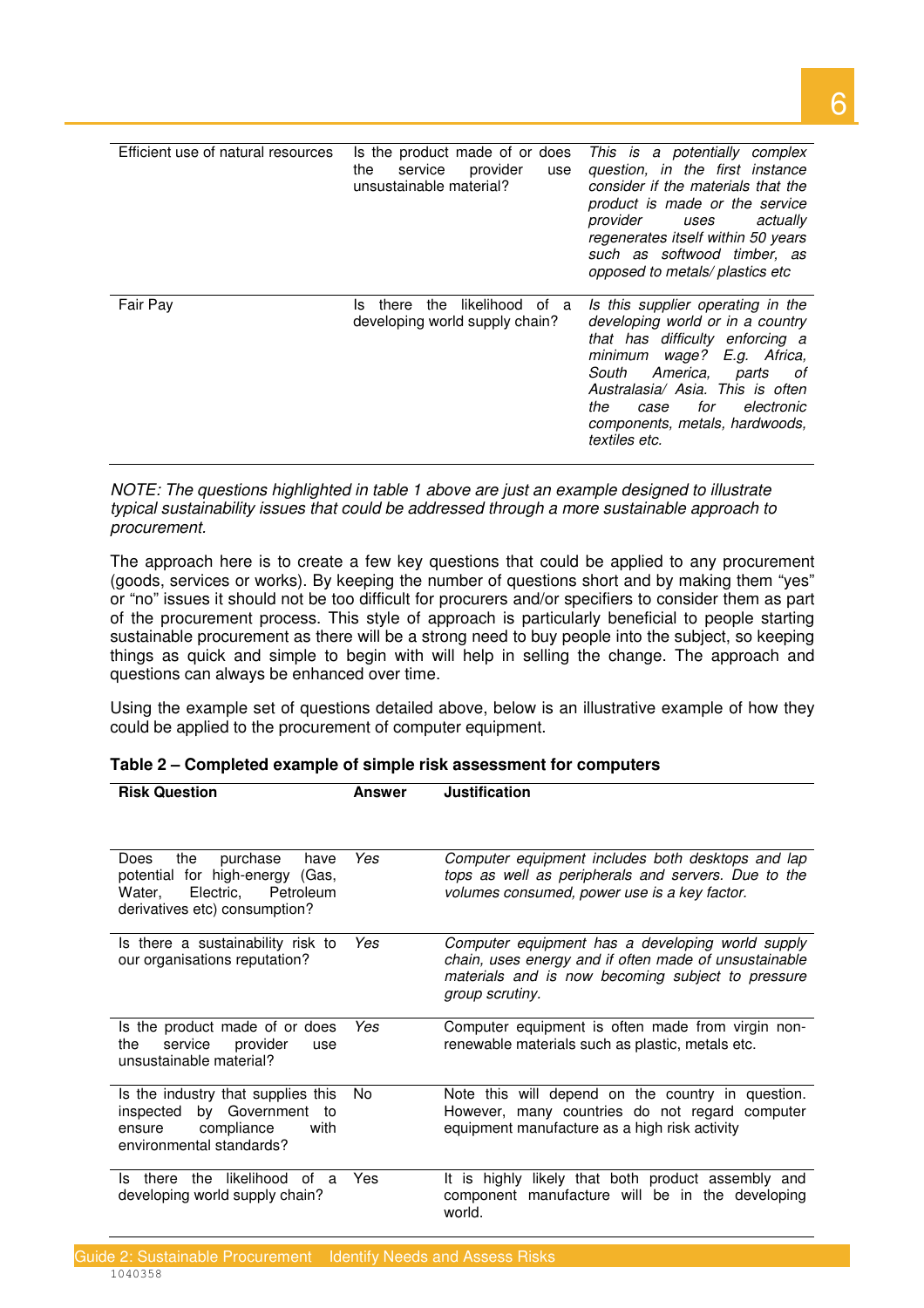In applying a simple approach such as this, you must be aware of its limitations and the need to supplement high sustainability impact areas with an additional appraisal. However, it can provide a good start and get the agency on the way to integrating sustainability into procurement practice.

## **Thresholds for risk assessment**

 This is a difficult issue as in effect you are giving a cut off for the assessment of sustainability risks. However, given the volumes of contracts let in an agency it is not going to be possible to assess every contract, each time it comes up for procurement. In making this decision you primarily have three choices:

- Value based e.g. all contracts over a certain \$ value
- Risk based e.g. all contracts identified as high risk
- • Commodity based e.g. an identified set of spend areas where you want sustainability issues to be assessed

 All of these approaches have advantages and disadvantages. Value based is the simplest to understand and enforce as its easy to measure, but has the inherent limitation that it would not pick up low value, but high sustainability risk items. It is suggested that agencies prioritise risk effort based on a matrix of expenditure that takes, risk and value of different commodities into account as follows:



 **Table 3 – Illustrative example of prioritised risk approach** 

Source: Matrix based on original works courtesy of PMMS Consulting Group

 Ideally your agency should review its expenditure annually using a simple risk based approach, plotting expenditures on a matrix (as detailed above). It is then possible to ensure that more detailed risk assessment is only applied in areas of highest importance (zone 1 above) or if resources allow the top two quadrants (Secure and Critical) as the highest sustainability risk commodities would be positioned in these areas.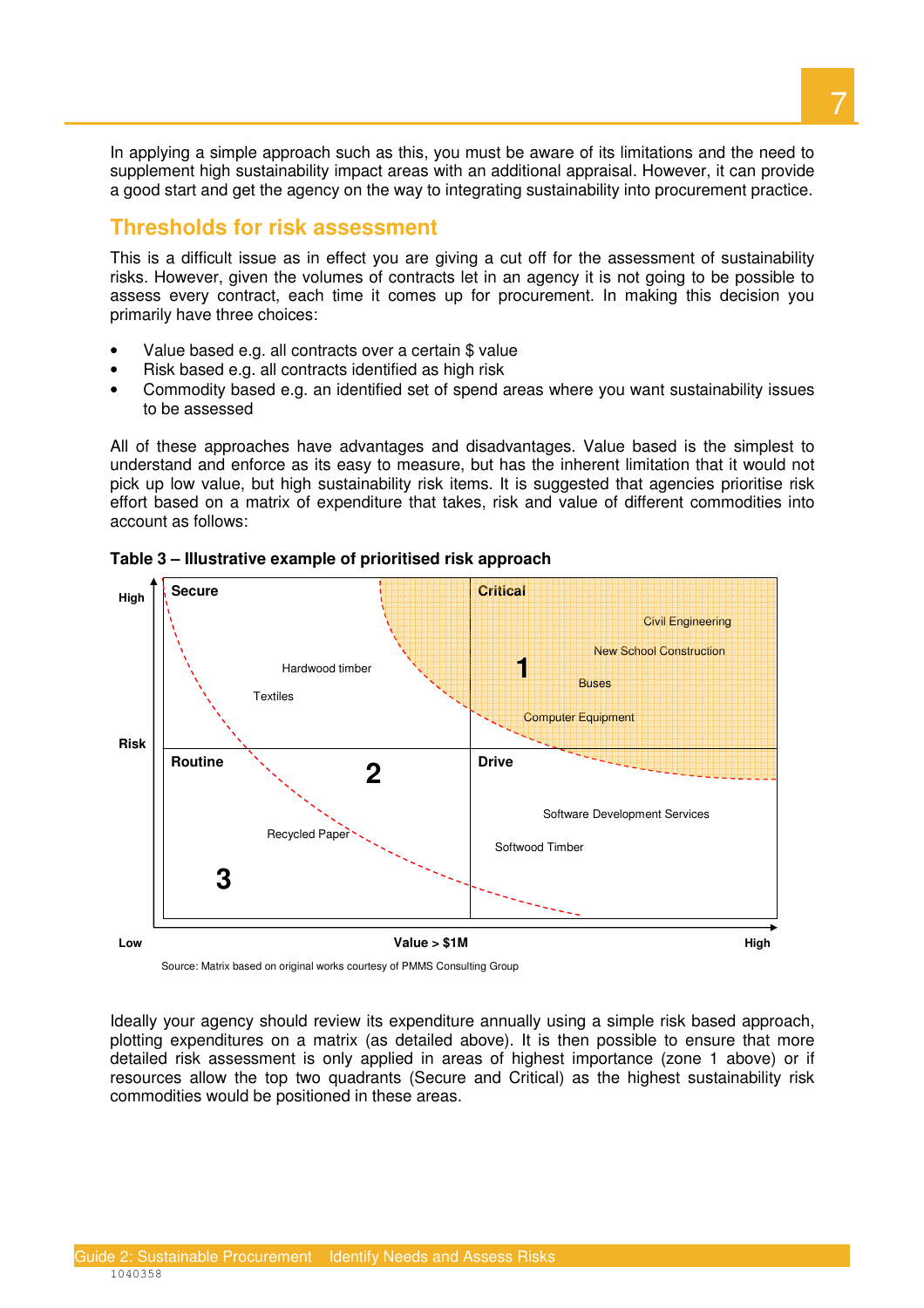## **Determine your influence with suppliers to drive the sustainability agenda**

 Before the strategy can be determined to manage the risks you have identified, you must first identify the degree of influence you have with your suppliers. To do this, you must try to look at your agency from the markets perspective. It is likely that where you are an attractive customer, that you will be more able to specify and achieve more sustainable outcomes.

 There is no definite method to determine this influence as most suppliers will be complementary about your relationship as they want to safeguard your business. However, there are some key questions you could consider that may assist in informing the suppliers' view of your agency as a customer. The list of issues below are not exhaustive and indeed for starting agencies, it is recommended that you select the key issues that you believe are important for your agency. The aim for starting organisations is to have around 5 questions to consider influence, so that the assessment is not seen as bureaucratic for procurers. It must however be recognised that this type of assessment is as much about good procurement as sustainable procurement. If you do not understand your influence, how are you planning your tactics to get the best deal.

So thinking, about your agency from a suppliers perspective, consider:

#### **Is your organisation easy to work with?**

 Consider the likely approach of your organisation to contract management. Will the geography/ make up of the organisation make you disjointed and difficult to work with. Determine if your expectations are realistic and if your people will do everything they can to make the contract a success. The easier you are to work with, the more desirable you are as a client as the working relationship will usually be pleasant and the cost of managing you will be cheaper, so more profitable for the supplier.

#### **Do you have intelligent clients in your organisation who know about the good/service being supplied?**

 Reflect upon your knowledge of this commodity/ service, can you hold your own in technical discussions with the supply base. Intelligent clients, whilst often more demanding are usually easier and quicker for a supplier to work with.

#### **Is your organisation efficient in its business dealings (do you meet time commitments)?**

 Is adequate time and resource available to service this contract internally. Is the organisation really committed to making this work and will you give supplier problems a high priority during contract management.

#### **Do you pay on time?**

 This is a critical issue for many suppliers, managing cash flow is essential for all businesses and vital for smaller ones. Customers that are bad payers will usually be avoided if possible. The time for payment is usually agreed in the contract, but should typically be no more than 30 calendar days from receipt of invoice.

#### **Is your organisation a key client to have in order for suppliers to win other business with other organisations?**

 Reflect upon your brand and its weight to the supplier. By having you as a client will the supplier gain credibility with other clients. Also consider sustainability issues, will the supplier see benefit to their own sustainability approach/ credentials by having you as a client. If your organisation has a good reputation for sustainability a supplier to you will also benefit from your reputation.

 **Does your organisation spend typically represent more than ½% of the suppliers' turnover in this market place?**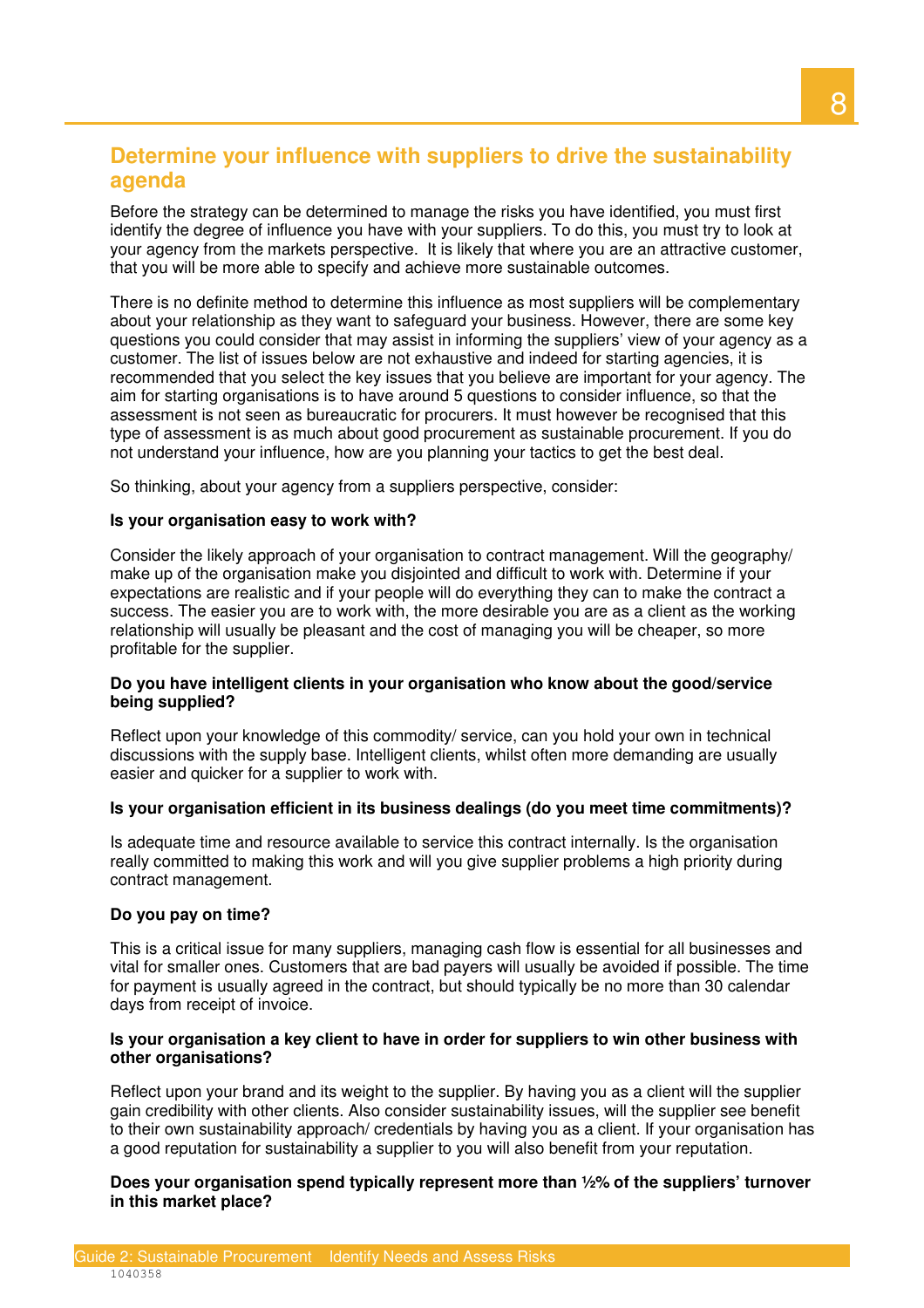Reflect upon the suppliers' turnover (see their annual financial report and accounts) and determine if this contract is more than ½% of their turnover. If it is this will be considered a significant purchase from a value perspective. Typically, the supplier may only have around 20 clients who singularly account for more than ½ a percent of their turnover.

#### **Is your organisation open to change to make itself easier to work with?**

 Reflect upon your organisations' ability and desire to change to make the contract work more efficiently. Is this possible or too sensitive/ difficult? e.g. re-structuring.

#### **By working with your organisation does the supplier improve?**

 Consider how your organisation develops suppliers, do you bring new ideas to a supplier that improves their performance or makes them a more marketable company. Particularly, think about any supplier development programme you have and any focus on sustainability.

#### **Are the suppliers operating in a saturated market?**

 Determine if there are numerous other suppliers in the market, all of whom are competing for your business. Examples of this typically include consumer goods, computer equipment, vehicles, stationery etc.

#### **Does your organisation have high switching costs from one supplier/ product to another?**

 Reflect upon how difficult and expensive it would be for your organisation to change from supplier to supplier/ product to product once the initial purchase has been made. For example switching paper supplier is relatively easy, whereas switching a heating system in a school would be much more expensive due to the level of integration with other parts of the building.

## **Degree of strength / influence**

 Using these questions as an indicator determine the degree of strength/ influence you believe you may have with the supply base. To determine your attractiveness as a client, reflect upon the number of "yes" statements you have to the previous questions. Also consider whether any individual question is such a high influencing factor, that in itself, it makes the contract highly desirable. For example, if your agency is a key client that influences whether other businesses buy from that supplier, then this in itself may give you a high degree of influence even if you have answered "No" to everything else. In this situation the supplier simply has to have your business in order to survive e.g. major road builders will usually need to have the lead organisation.

 It is possible to plot a supplier against another matrix to inform the degree of influence you have as a buyer with that supplier. Attractiveness is informed by the assessment previously undertaken, see above and value is informed by whether your business is more than ½% of the suppliers' annual turnover. Each box in the diagram is labelled with a description that aims to summarise the suppliers' attitude to various clients.

 Note: As a check it should easily be able to verify the suppliers attitude to you as a client by simply examining their approach to dealing with supply problems, cost changes and general queries. The degree of responsiveness is indicative of the relationship.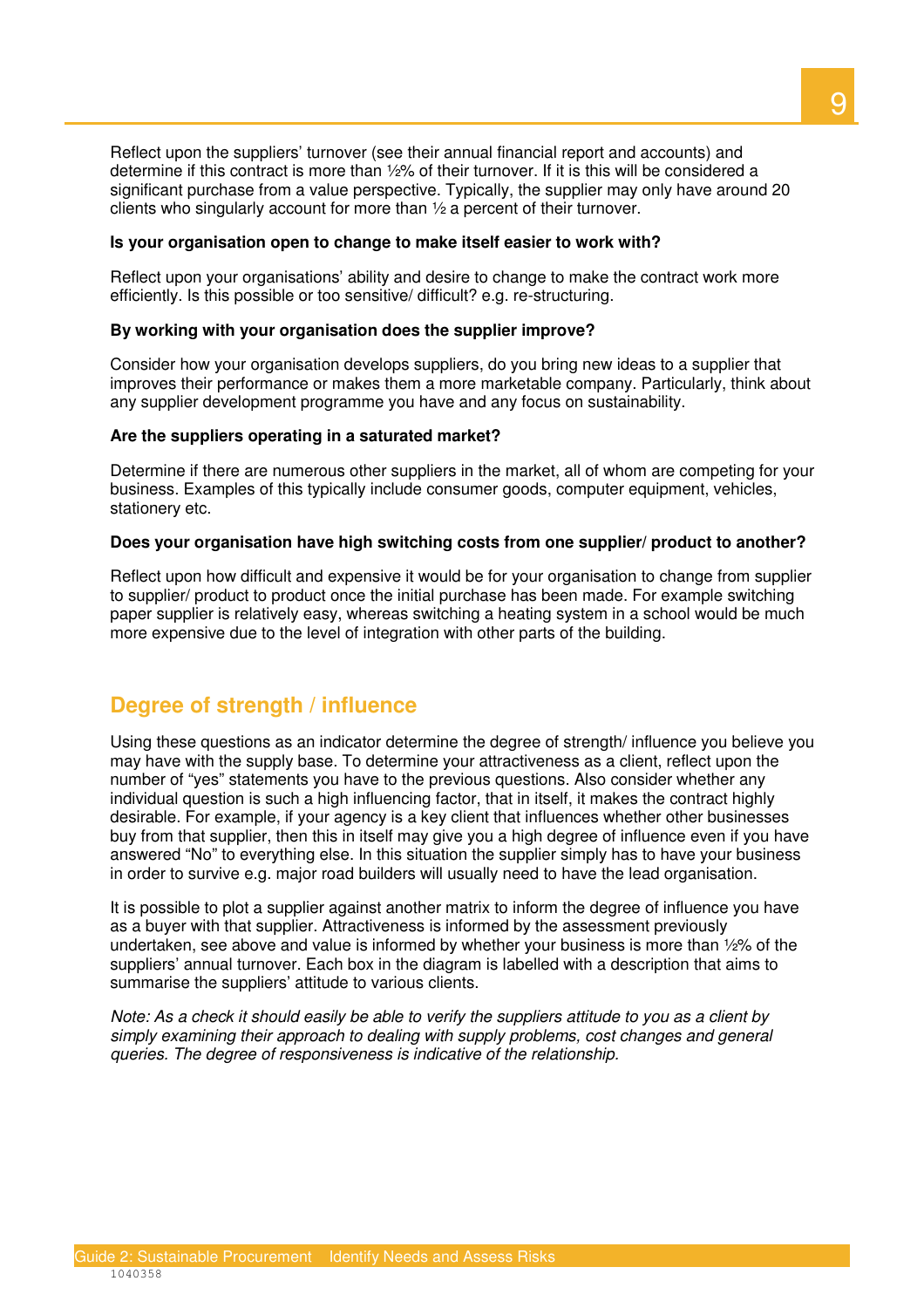

 **Table 4 – Example illustration of suppliers' possible view of clients** 

 $\overline{a}$ 

Source: Matrix based on original works courtesy of PMMS Consulting Group

 If you believe that the supplier considers your agency to be an attractive client then it is possible to be very demanding about sustainability issues, both in the product or service being supplied as well as in the way the supplier manages their own business. However, if you are not an attractive client it will be extremely difficult to push sustainability issues, other than those that are fairly easy for the supplier to deal with. In this situation, your options are to either work to improve the working relationship or change supplier to one who will value your business more.

 It is important to consider this degree of supplier influence before determining the procurement strategy for the contract. The level of influence will be essential in determining how demanding you can be as a client as well as informing which is the appropriate stage of the procurement process to manage the risk issue. See below.

## **Managing sustainability risks at different stages of the procurement process**

 Having answered the key risk questions and reviewed the degree of influence you have with the supplier, you must now determine at which stage of the procurement process you will deal with different risk issues. There is no prescribed answer to this issue, as each contract will be different, so it will be necessary to determine the appropriate answers for each contract.

 For example, if you decided that you needed to ensure that the suppliers' procurement of softwood1 timber was as sustainable as possible you could deal with this issue in a number of ways as follows:

<sup>&</sup>lt;sup>1</sup> Softwood is a generic term used in woodworking and the lumber industries for wood from conifers (needle-bearing trees from the order <u>Pinales</u>). Softwood-producing trees include <u>pine, spruce, cedar, fir, larch, douglas-fir, hemlock, cypress, redwood</u> and yew. <u>yew</u>.<br>As the name suggests, softwoods are obviously softer than <u>hardwoods</u>, but there are notable exceptions; Douglas fir, a

softwood, is harder and stronger than many hardwoods, while <u>balsa,</u> technically a hardwood, is much softer than even most softwoods. Definition © Wikipedia 2007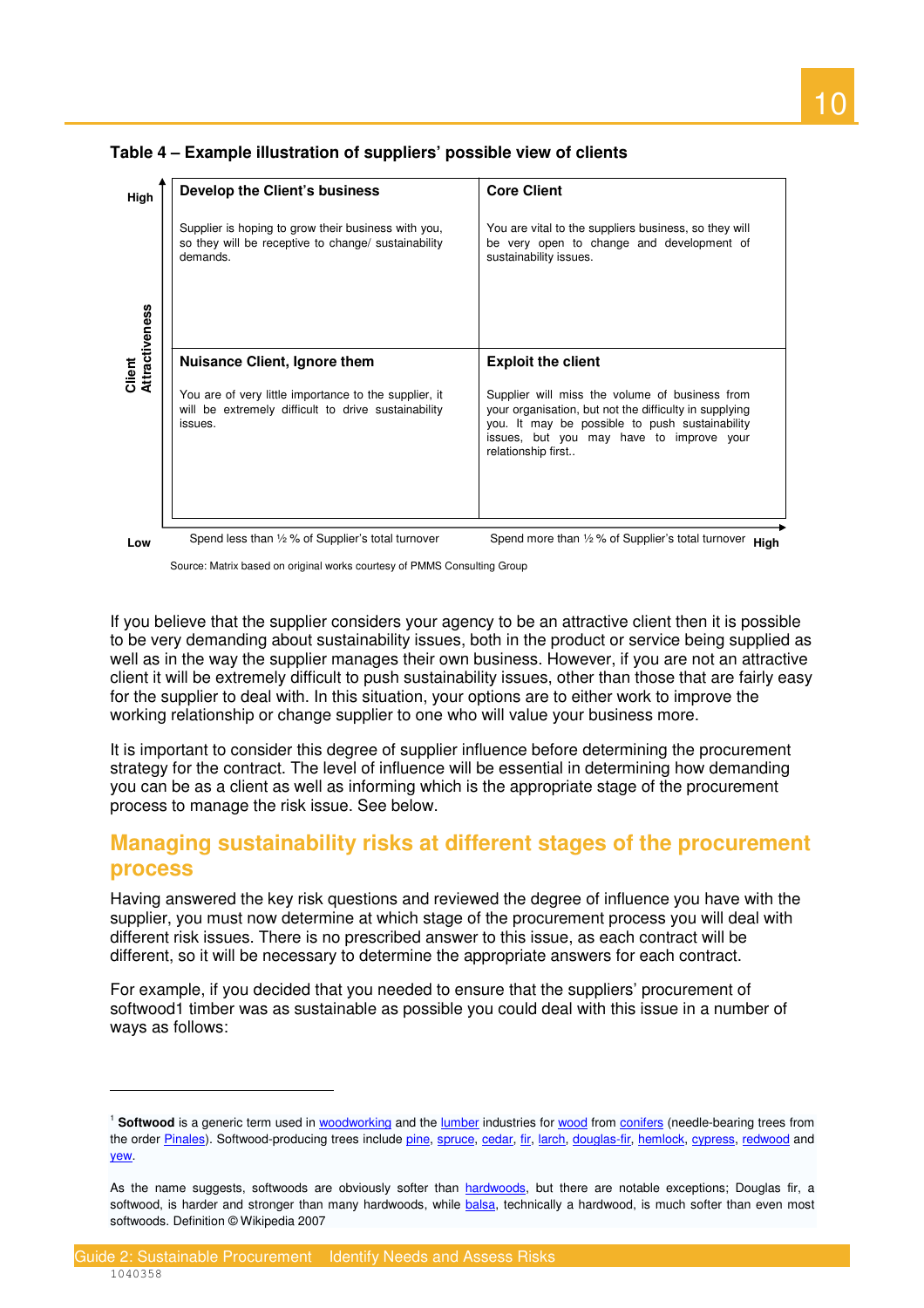#### **Table 5 - Illustrative example of possible options to manage the sustainability of softwood timber**

| <b>Option</b>  | <b>Procurement Stage</b>  | Possible Action to manage the sustainability<br><i>issue</i><br>identified                                  |
|----------------|---------------------------|-------------------------------------------------------------------------------------------------------------|
|                | <b>Supplier Selection</b> | Only allow suppliers to bid who have<br>been approved by<br><b>FSC (Forestry Stewardship Council)</b>       |
| 2              | Specification             | Specify that you will only buy sustainable timber that has<br>been certified by FSC                         |
| 3              | <b>Bid Evaluation</b>     | Ask the suppliers to propose the most sustainable timber<br>possible and evaluate which you believe is best |
| $\overline{4}$ | Contract Management       | Ask the supplier to provide timber, then work with them<br>during the contract to improve sustainability    |

 Another example, could be the issue of energy efficiency and CO2 reduction. This again could be dealt with in a number of ways as follows.

| Table 6 - Illustrative example of possible options to manage the sustainability issue of |  |
|------------------------------------------------------------------------------------------|--|
| energy efficiency and CO2 reduction                                                      |  |

| <b>Options</b> | <b>Procurement Stage</b>   | Possible Action to manage the sustainability<br>issue<br>identified                                                |
|----------------|----------------------------|--------------------------------------------------------------------------------------------------------------------|
|                | <b>Supplier Selection</b>  | Only allow suppliers to bid who have an Environmental<br>Management System with CO <sup>2</sup> reduction targets. |
| 2              | Specification              | efficient<br>that you will only buy<br>rated<br>Specify<br>energy<br>equipment such as Energy Star etc.            |
| 3              | <b>Bid Evaluation</b>      | Ask the suppliers to propose the most energy<br>efficient/<br>lowest CO <sup>2</sup> impact products.              |
| 4              | <b>Contract Management</b> | Ask the supplier to provide any equipment, then work with<br>them during the contract to reduce $CO2$ impacts.     |

 The most demanding positions are those taken in supplier selection and specification, as suppliers who do not meet the requirement cannot bid. Actions that support sustainability in bid evaluation, give more options to the supplier to demonstrate innovation and allow buyers to evaluate various options including their cost impacts. Actions in contract management are potentially the weakest actions, as they rely on a positive attitude from both supplier and buyer to deliver them.

 When determining which stage of the procurement process is best to manage a particular action, it is worth considering which stage of the product or service life cycle the action relates to. For example, actions that relate to:

- Raw material issues: should ideally be focused on either the specification and/or the suppliers own supply chain management techniques
- Manufacture/Service delivery: should ideally be focussed on the supplier selection stage, examining the suppliers sustainability management of their business and products/service delivery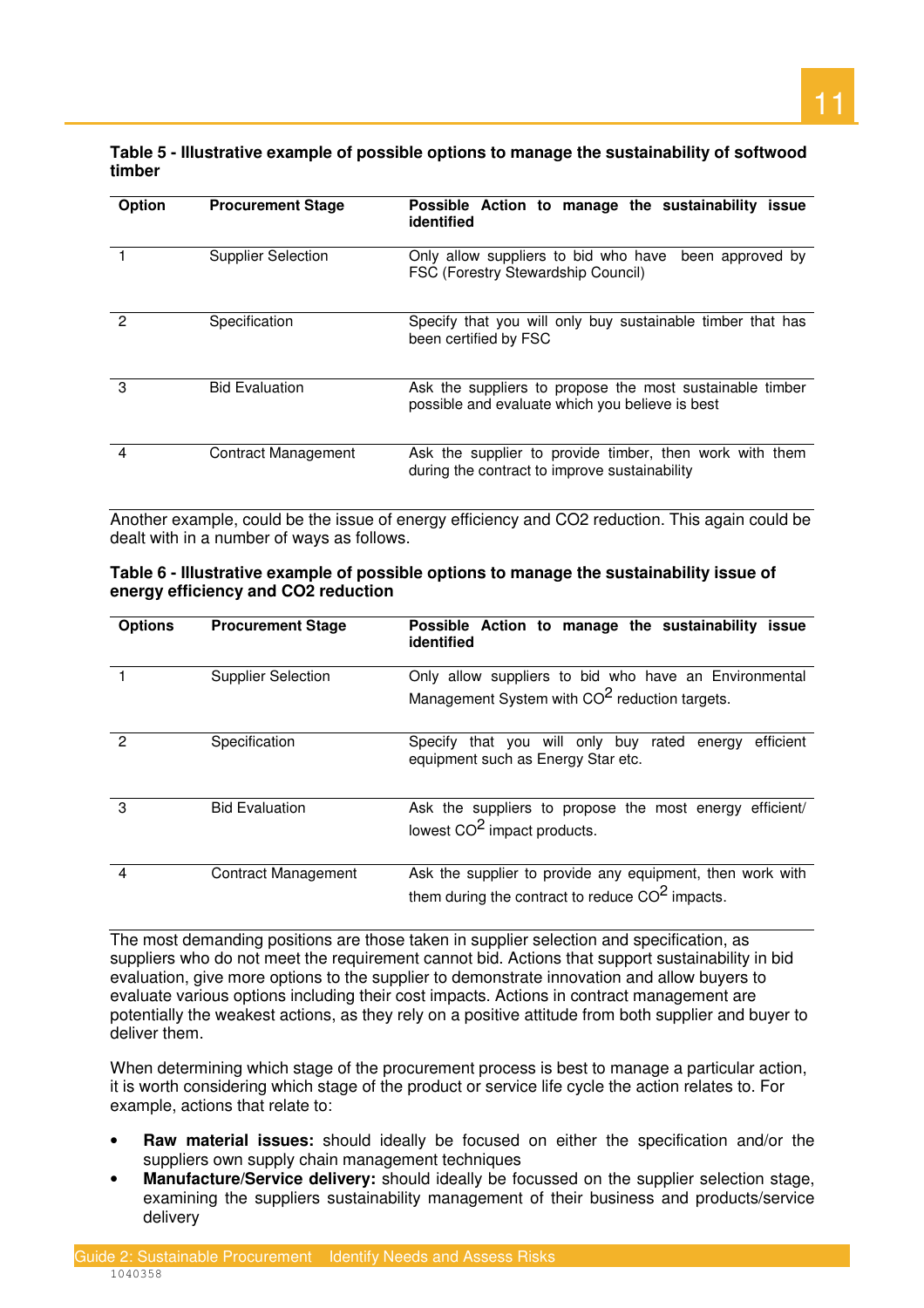- • **Use of the product/service:** should ideally focus on the specification and your own users awareness of the sustainability issues they need to manage themselves when they use the product/service
- • **Disposal of the product/Conclusion of the service:**should ideally focus on the suppliers responsibility for disposal, your own users must also be aware of any long-term disposal legacy.

 legacy. This is not an exact science and indeed it is possible to deal with issues at all stages of the procurement process, the issue is to think about the action and where you believe it is best to manage it.

## **Reducing subjectivity in the risk assessment**

 It must be recognised that sustainability risk assessment requires both quantitative and qualitative judgements to be made. Subjectivity is inevitable in a subject as broad ranging as sustainable procurement. It can however be minimised in two ways, firstly by comprehensive analysis of sustainability risks using a life cycle approach. That is examining in detail the sustainability impacts associated with every component at every stage of its life (raw material, manufacture, use and disposal) for a given good, service or work. However, this is rarely applied as it is time consuming and expensive to complete. Practically subjectivity is best minimised through consultation and teamwork, with a broad range of parties including suppliers. By combining different experiences, views and opinions this acts as a "sense check" and helps to ensure that any judgements made are as reasoned as possible.

 For day-to-day procurement activity consultation requirements can be minimal, in effect just liaising with the specifier or other experts concerning any proposed sustainability criteria. The degree of consultation necessary tends to increase as the procurement activity becomes more strategic, with critical items often requiring much wider consultation on the proposed approach. As these items are both high value and high risk, it is crucial that the risk management strategy adopted meets the needs of the organisation and therefore numerous stakeholders may need to be bought into the procurement strategy developed.

 Supplier or market consultation is also useful to ascertain market readiness for the proposed procurement strategy. It must however be recognised that some suppliers may be resistant to change and to take their opinions without validating views more widely could constrain a sustainable procurement approach. The same is also true for internal clients and is symptomatic of any initiative that pushes boundaries.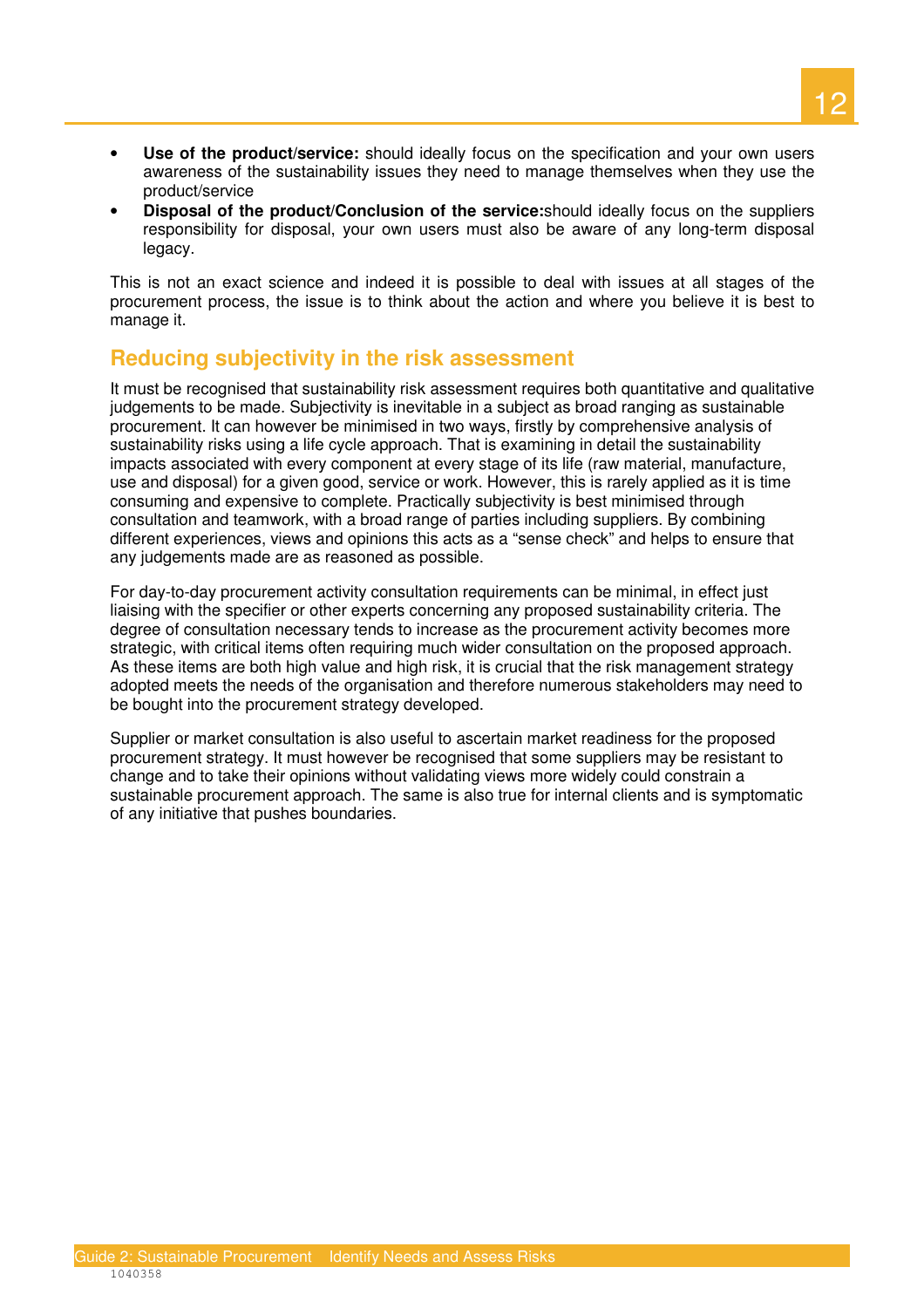## **Prioritising the contract**

 Having completed a risk assessment, it is now possible to accurately position the specific contract on a sustainable procurement prioritisation matrix . See below:

| High        | <b>Secure</b>                                                            | <b>Critical</b>                                                                           |  |
|-------------|--------------------------------------------------------------------------|-------------------------------------------------------------------------------------------|--|
| <b>Risk</b> | Hardwood timber<br><b>Textiles</b>                                       | Civil Engineering<br><b>New School Construction</b><br><b>Buses</b><br>Computer Equipment |  |
|             | Routine<br>Recycled Paper                                                | <b>Drive</b><br>Software Development Services<br>Softwood Timber                          |  |
| Low         | Value $> $1M$                                                            | High                                                                                      |  |
|             | Source: Matrix based on original works courtesy of PMMS Consulting Group |                                                                                           |  |

 **Table 7 – Illustrative example of sustainable procurement prioritisation** 

## **Applying the appropriate sustainable procurement strategy**

 The analysis and positioning of a contract using the sustainability matrix does not only inform the priority for procurement resource that should be applied, but it also informs the indicative procurement strategy as follows:

#### **Table 8 Suggested procurement strategy for "Acquisition" commodities**



Matrix based on original works courtesy of PMMS Consulting Group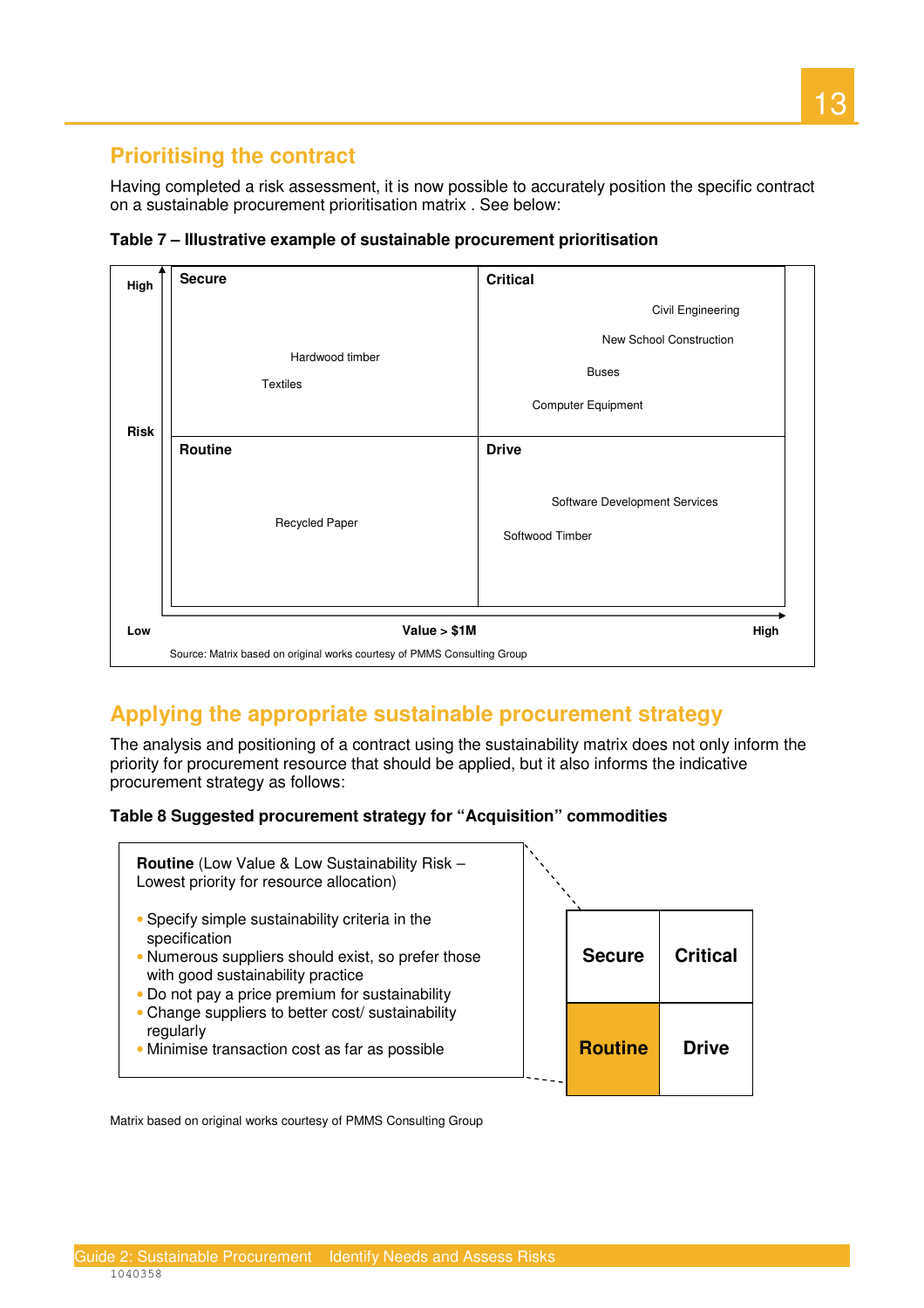



 **Table 10 Suggested procurement strategy for "Secure" commodities** 



- • Few suppliers will typically exist, so ensure you are a preferred client for their business
- • Identify alternate suppliers/products/services you could utilise if this contract goes wrong



 **Table 11 Suggested procurement strategy for "Critical" commodities** 



 Note: High sustainability risk contracts should have a higher focus on sustainability risk reduction, therefore cost premiums are considered in order to mitigate risks.